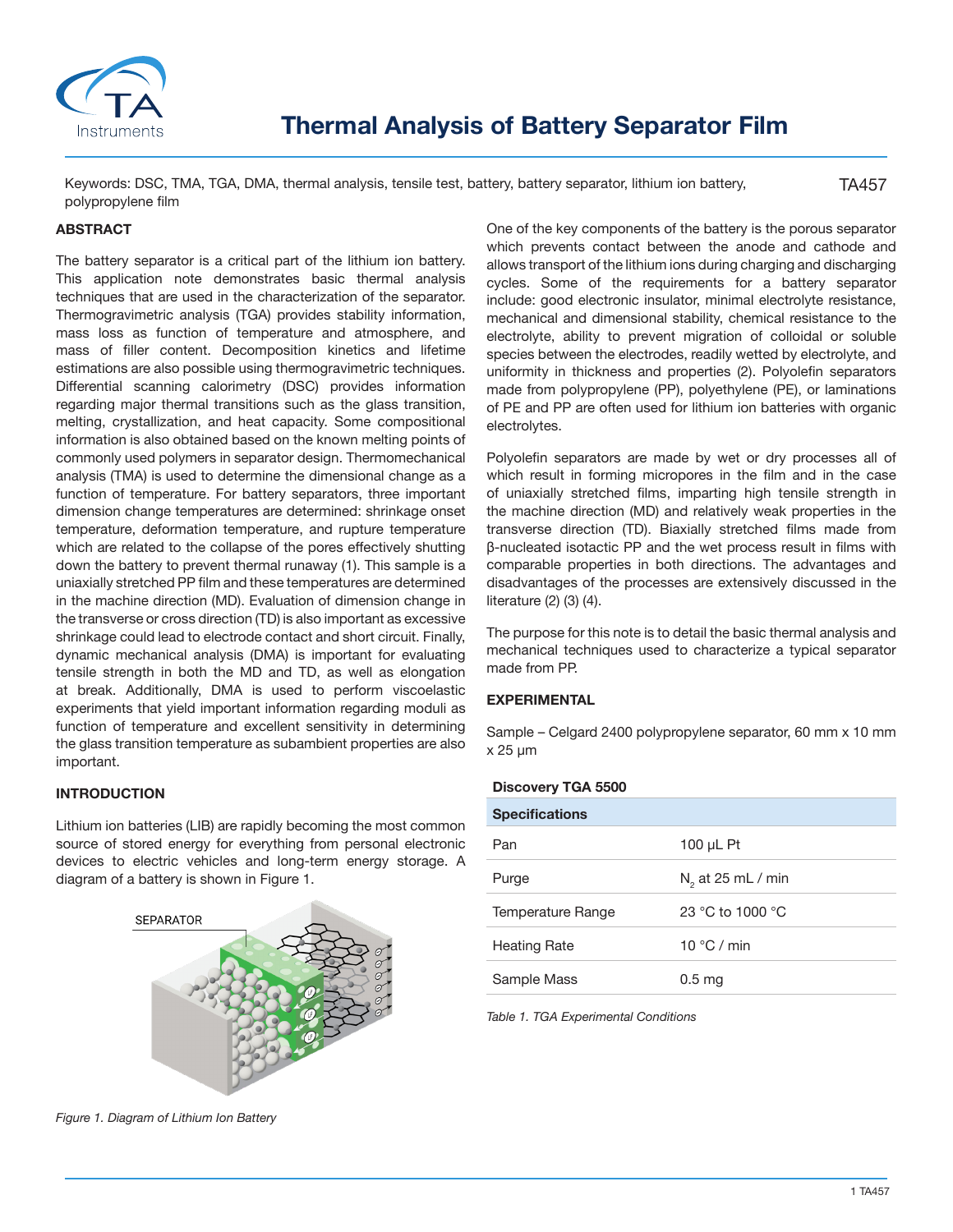# **Discovery DSC 2500**

| <b>Specifications</b>  |                      |
|------------------------|----------------------|
| Pan                    | Tzero® Aluminum      |
| Purge                  | $N2$ at 50 mL / min  |
| <b>Heating Profile</b> | Heat, Cool, Reheat   |
| Heating Range          | $-50$ °C to 235 °C   |
| Heating Rate           | 10 $\degree$ C / min |
| Sample Mass            | 2 mg nominal         |

*Table 2. DSC Experimental Conditions*

# **Discovery TMA 450**

| <b>Specifications</b> |                               |
|-----------------------|-------------------------------|
| Probe                 | Film / Fiber                  |
| Purge                 | N <sub>2</sub> at 50 mL / min |
| Force                 | 0.1 N                         |
| Temperature Range     | $-70$ °C to 160 °C            |
| <b>Heating Rate</b>   | 3 °C / min                    |

*Table 3. TMA Experimental Conditions*

# **Discovery DMA 850**

| <b>Specifications</b> |                                                         |
|-----------------------|---------------------------------------------------------|
| Clamp                 | Dual Screw Film Clamp                                   |
| Sample Size           | $5 \text{ mm} \times 2 \text{ mm} \times 25 \text{ µm}$ |
| Initial Force         | 0.001 N                                                 |
| <b>Strain Range</b>   | $0.1$ to 200%                                           |
| Ramp Rate             | $5\%$ /min                                              |
|                       |                                                         |

*Table 4. Tensile Test Experimental Conditions*

### **Discovery DMA 850**

| <b>Specifications</b> |                                      |
|-----------------------|--------------------------------------|
| Clamp                 | Dual Screw Film Clamp                |
| Sample size           | 15 mm $\times$ 5.3 mm $\times$ 25 µm |
| Amplitude             | 20 µm (0.126 % stain)                |
| Frequency             | 1Hz                                  |
| Temp Range            | $-150$ to 100 °C                     |
| Temp Ramp Rate        | 5 °C/min                             |
|                       |                                      |

*Table 5. DMA Experimental Conditions*

### **RESULTS AND DISCUSSION**

### Thermogravimetric Analysis

TGA results are shown in Figure 2. Main mass loss is 98.31% with a residue of 1.68% which is the filler. The decomposition point is often taken as the temperature at some arbitrary extent of mass loss - typically less than or equal to 5%. It is important to determine the decomposition temperature for the DSC experiment as thermal transitions above that temperature are indiscernible from decomposition. The temperatures corresponding to various extents of mass loss are shown in Table 6.



# *Figure 2. TGA of Separator Film*

| Mass Loss (%) | Temperature (°C) |  |
|---------------|------------------|--|
| 1             | 347.2            |  |
| 2             | 360.7            |  |
| 3             | 368.7            |  |
| 5             | 379.1            |  |
| 10            | 394.2            |  |
| 50            | 437.0            |  |

*Table 6. Temperature Corresponding to Selected Mass Loss Percentages*

### Differential Scanning Calorimetry

The DSC transitions are summarized in Table 7.

|                               | 1 <sup>st</sup> Heat | Cool   | $2nd$ Heat   |
|-------------------------------|----------------------|--------|--------------|
| $T_{G}$ (°C)                  | $-2.0$               | $-1.9$ | 2.6          |
| $T_M$ (°C)                    | 165, 168.7           |        | 164.4, 154.4 |
|                               | 173.6                |        | 148.7        |
| $\Delta H$ <sub>r</sub> (J/g) | $-137.6$             |        | $-101.6$     |
| $T_c$ (°C)                    | -                    | 116.6  | -            |
| $\Delta H$ <sub>c</sub> (J/g) |                      | 108.0  |              |

*Table 7. DSC Transitions for Separator Film*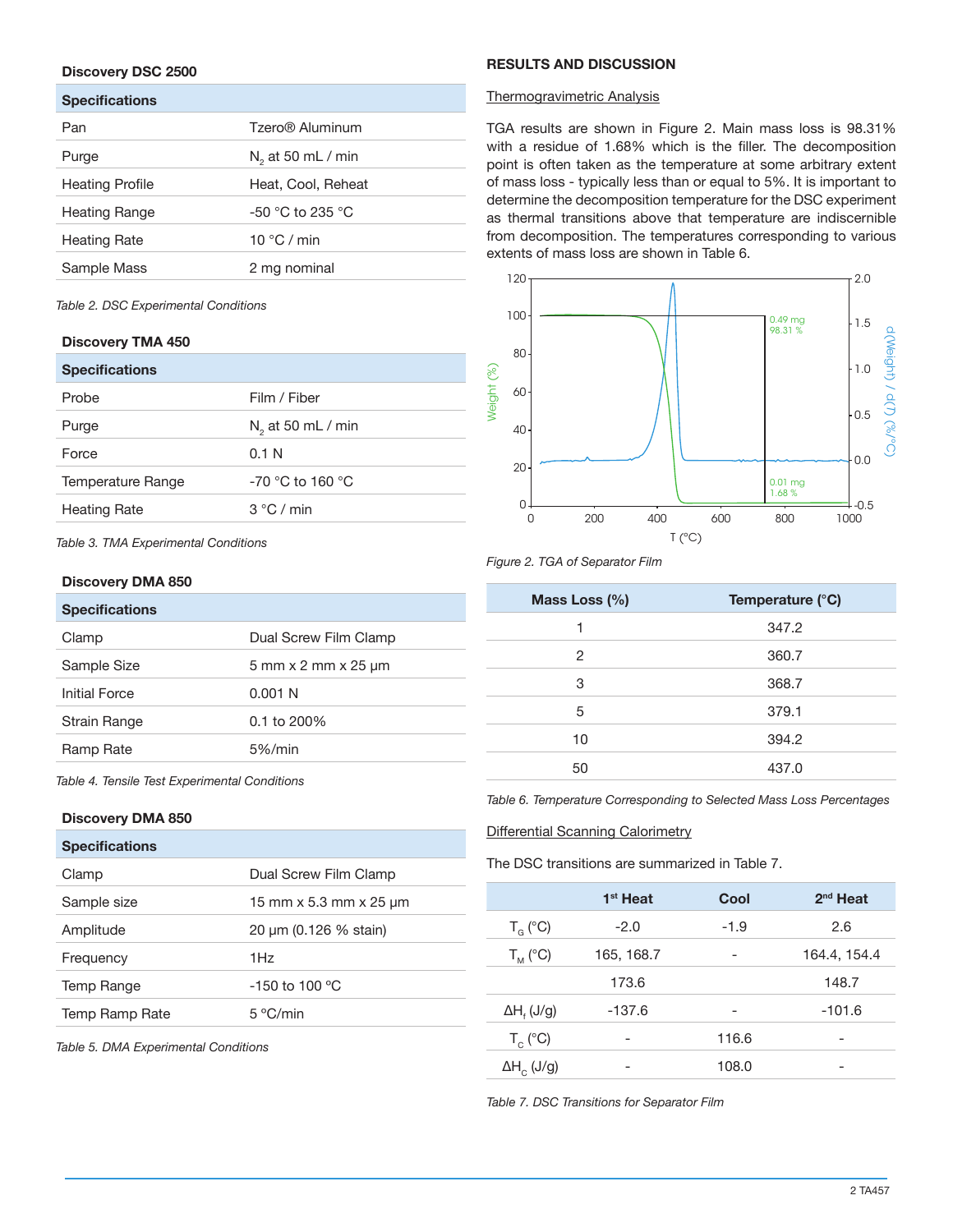The relatively high heat of fusion in the first heat Figure 3 may be due to a combination of high isotacticity and change to the polymer chain structure due to machine direction stretching. The heat of fusion drops in the second heat (Figure 5) to a value more typical in a commercial grade polypropylene. The difference in the heat of fusion between the 1st and 2nd heats is 36.0 J/g.

The second heat also shows evidence of β-spherulites which melt at  $\sim$  149 °C. The relative fractions of the melting endotherms were estimated using numerical analysis software (5). The relatively low fraction of β-spherulites (Figure 6, Table 8) likely indicates the resin is sensitive to beta formation dependent on cooling rate and in this case does not contain a beta nucleator. Formation of pores by biaxially stretching beta nucleated isotactic polypropylene is well known (4). The observed glass transitions are typical for polypropylene homopolymer.



*Figure 3. DSC 1st Heat of Separator Film*



*Figure 4. Cooling of Battery Separator*



*Figure 5. 2nd Heat of Battery Separator*



*Figure 6. Curve Fit of Second Heat of DSC of Separator Film*

| <b>Fraction (%)</b> |
|---------------------|
| 15.7                |
| 3.60                |
| 80.7                |
|                     |

*Table 8. Melting Endotherms Fractions*

#### Thermomechanical Analysis

Figure 7 shows the TMA analysis of the battery separator in the machine direction.



*Figure 7. TMA of Separator Film in the Machine Direction*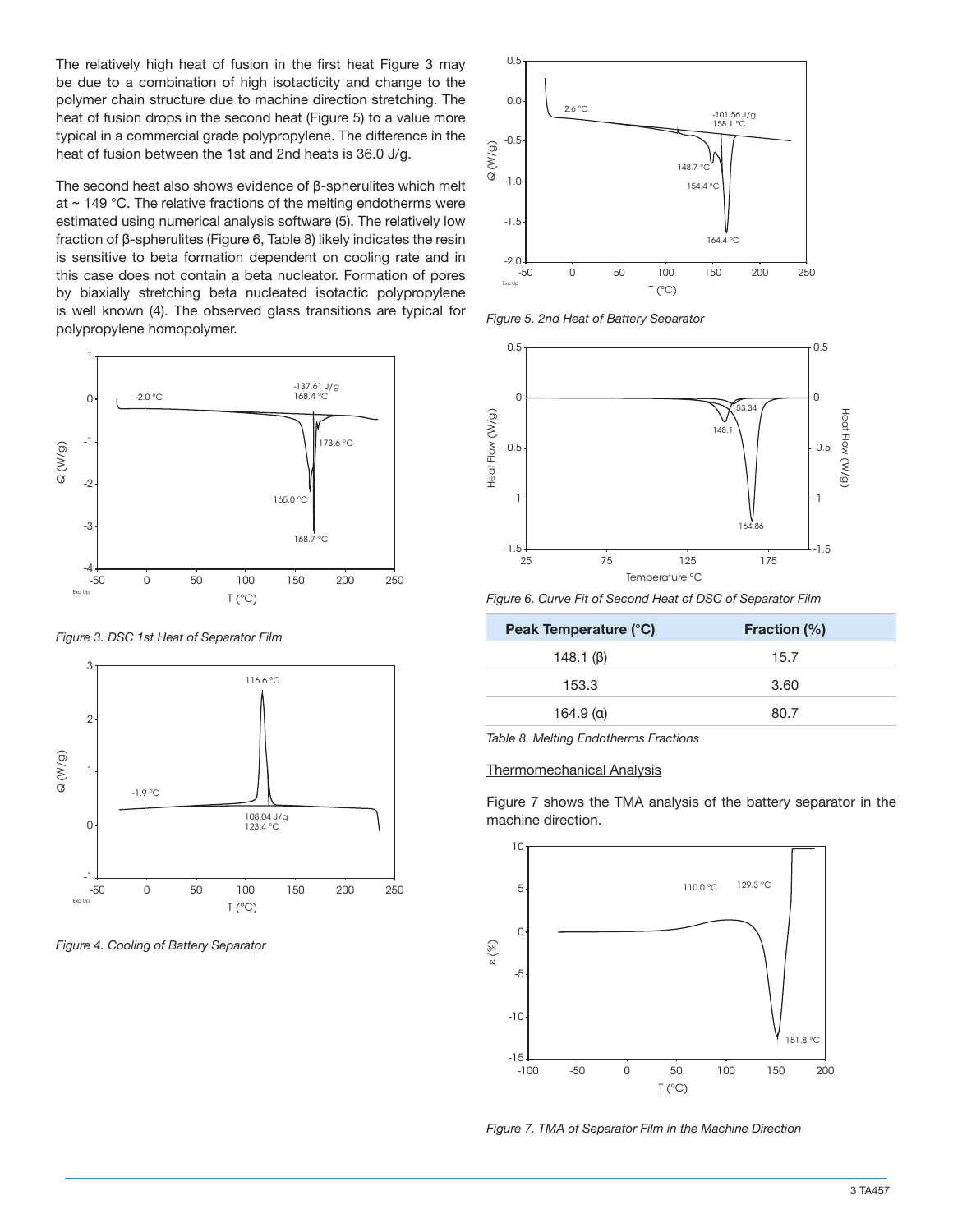| <b>Parameter</b>            | Temperature °C |
|-----------------------------|----------------|
| Shrinkage Onset Temperature | 110.0          |
| Deformation Temperature     | 129.3          |
| <b>Rupture Temperature</b>  | 151.8          |

*Table 9. Parameters from TMA experiment*

The parameters in Table 9 were determined using the guidelines proposed in a NASA document on procedures for evaluating lithium ion battery separators (1). The subjective nature of the guidelines may be mitigated to some degree by examining the derivative of the strain data with respect to temperature (Figure 8). An alternative method to choose the shrinkage onset temperature may be determined by plotting the derivative of strain with respect to temperature and choosing the temperature corresponding to 0% strain in the vicinity where contraction begins using the TRIOS software. The deformation temperature may be determined by using the onset tool in the derivative by extrapolating a tangent line drawn from the lower temperature range to one drawn from the deflection as deformation accelerates as demonstrated in Figure 10. This results in slightly different values obtained in Figure 7 but may improve laboratory precision (Table 10). The rupture temperature is determined as the minimum from the strain percent as function of temperature data shown in Figure 7.



*Figure 8. Derivative of % Strain with Respect to Temperature*

| Curve X at Y                                 |
|----------------------------------------------|
| Cursors<br>Appearance   Labels   Pass / Fail |
| Cursor                                       |
| 0.00000<br>104.0<br>x                        |
|                                              |
|                                              |
|                                              |
|                                              |
| Add To Library<br>Cancel<br>Accept           |
|                                              |

*Figure 9. Dialogue to Choose Temperature at 0% Strain/°C in TRIOS Software*



*Figure 10. Dialogue to Determine Deformation Temperature using Onset Tool in TRIOS Software*

| <b>Parameter</b>            | Temperature °C |
|-----------------------------|----------------|
| Shrinkage Onset Temperature | 104.0          |
| Deformation Temperature     | 131.4          |
| Rupture Temperature         | 151.8          |

*Table 10. Parameters Determined from Alternate Method*

Dimension change in the transverse direction (TD) is also considered as excessive shrinkage can result in a short circuit and thermal runaway. Figure 11 compares the strain percent in the TD and MD. Positive expansion occurs in the TD from ambient temperature to the rupture temperature.



*Figure 11. Strain Percent in Machine and Transverse Directions of Separator Film (TMA)*

### Dynamic Mechanical Analysis

During battery cell manufacturing, separator and electrodes are wound under tension (6). The separator is required to have sufficient tensile strength to not elongate significantly during the winding process. Tensile strength and Young's modulus are the indicators to predict the mechanical robustness of the separator by evaluating the deformation (yield) point and breakage point. It is important to test in both MD and TD. The MD and TD showed significant difference in the stress-strain curve as shown in Figure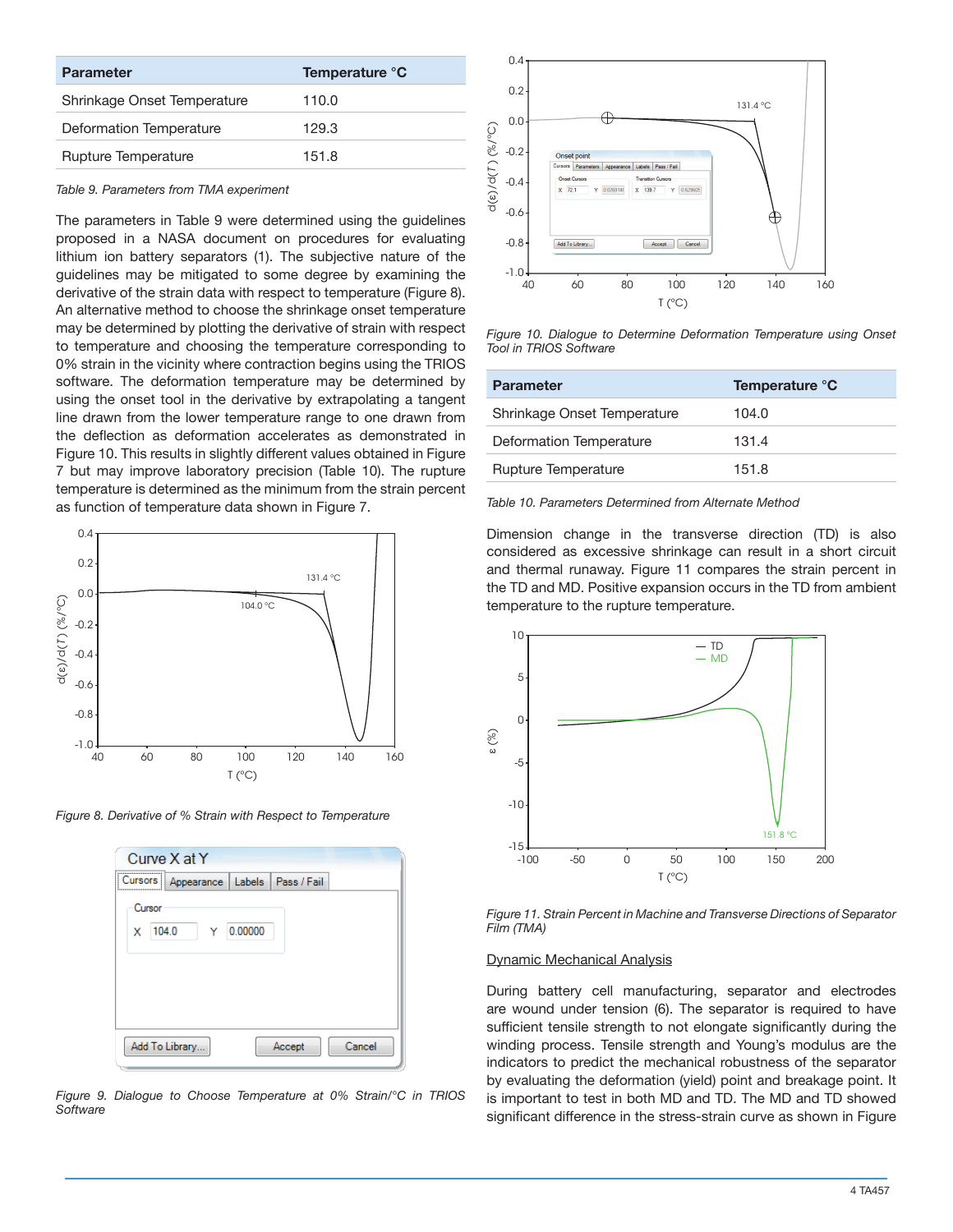12 and in Table 11. The Ultimate Tensile Strength for MD was measured to be 43 MPa at 18% strain. After this point the material undergoes plastic deformation until rupture at 94.9% strain. This is the material's elongation at break for the MD. TD shows ultimate strength of 14.9 MPa at 20.9% strain and did not fully rupture at less than the 200% strain end point of the test. Young's modulus of the MD is 4.8 MPa which is greater than the TD.



*Figure 12. Stress – Strain curve of separator*

| <b>Parameter</b>                | <b>MD</b> | TD   |
|---------------------------------|-----------|------|
| Young's Modulus (MPa)           | 4.80      | 2.95 |
| Ultimate Tensile strength (MPa) | 43.0      | 14.9 |
| Ultimate Tensile Strain (%)     | 18.0      | 20.9 |
| Elongation at Break (%)         | 94.9      | >200 |

*Table 11. Mechanical Properties of Separator in both MD and TD*



*Figure 13. DMA of separator in MD*

One of the most common uses of DMA is to determine viscoelastic properties of materials. This is accomplished by applying an oscillatory force or stress (σ) and measuring the displacement or strain (ε). For purely elastic solids (Hookean solid), the strain is in perfect phase or the phase angle delta (δ) is zero. For a purely viscous fluid (Newtonian liquid)  $δ = 90°$ . Viscoelastic polymers will have phase angles somewhere in between. In simplistic terms, and can be resolved into storage modulus (E') which is the elastic component or stored energy, and loss modulus (E") which is the fluid component and dissipated as heat. In mathematical terms they expressed as:

> *E\*=σ/ε* (Complex Modulus)  *E'=E\* cosδ* (Storage Modulus)  *E"=E\* sinδ* (Loss Modulus)  *tanδ=E"/E'*

An important parameter determined in a DMA viscoelastic experiment is the glass transition temperature  $(T<sub>c</sub>)$  above which the material will be less rigid and behave more rubbery and below which will be more rigid. The glass transition is often reported as the peak of the loss modulus or the peak of tan delta and can vary based on the technique used to measure it, so the method of determining the  $T<sub>G</sub>$  should be reported. The glass transition in the separator film is 8.9 °C (peak of tan delta) as shown in Figure 13. The number of and temperature of the glass transition(s) can also yield valuable information regarding polymer type for example, homopolymer or copolymer (random or block) or physical blend particularly in the case of polypropylene.

# **CONCLUSIONS**

The role of thermal analysis is well documented in the safety aspect of lithium ion batteries in assessing the stability of the electrodes and electrolytes and determining potential thermal runaway. In this application note, evaluation of the porous separator film, one of the key components of the battery regarding operation and safety, was performed.

TGA is used to determine stability at various temperatures and can be expanded to include advanced kinetic techniques to estimate lifetime as a function of temperature.

DSC yields important information about thermal transitions including the glass transition, heats of fusion and crystallization, and melting and crystallization temperatures.

TMA is used to determine expansion as function of temperature in both the MD and TD. In the case of our sample which is a uniaxially stretched film, shrinkage in the MD is part of the safety engineering in which the pores collapse, stopping ionic transport effectively shutting down the battery and preventing thermal runaway. Evaluation of dimension change in the TD is also important as excessive shrinkage could lead to electrode contact and short circuit. Following a protocol established by NASA, the shrinkage onset temperature, deformation temperature, and rupture temperature were determined. An alternative to determining the shrinkage onset and deformation temperatures was proposed in this note which may mitigate the subjective nature of the test and improve precision.

DMA determines the mechanical properties of the separator which is important to maintain mechanical integrity across battery operating conditions without excessive deformation or mechanical failure.